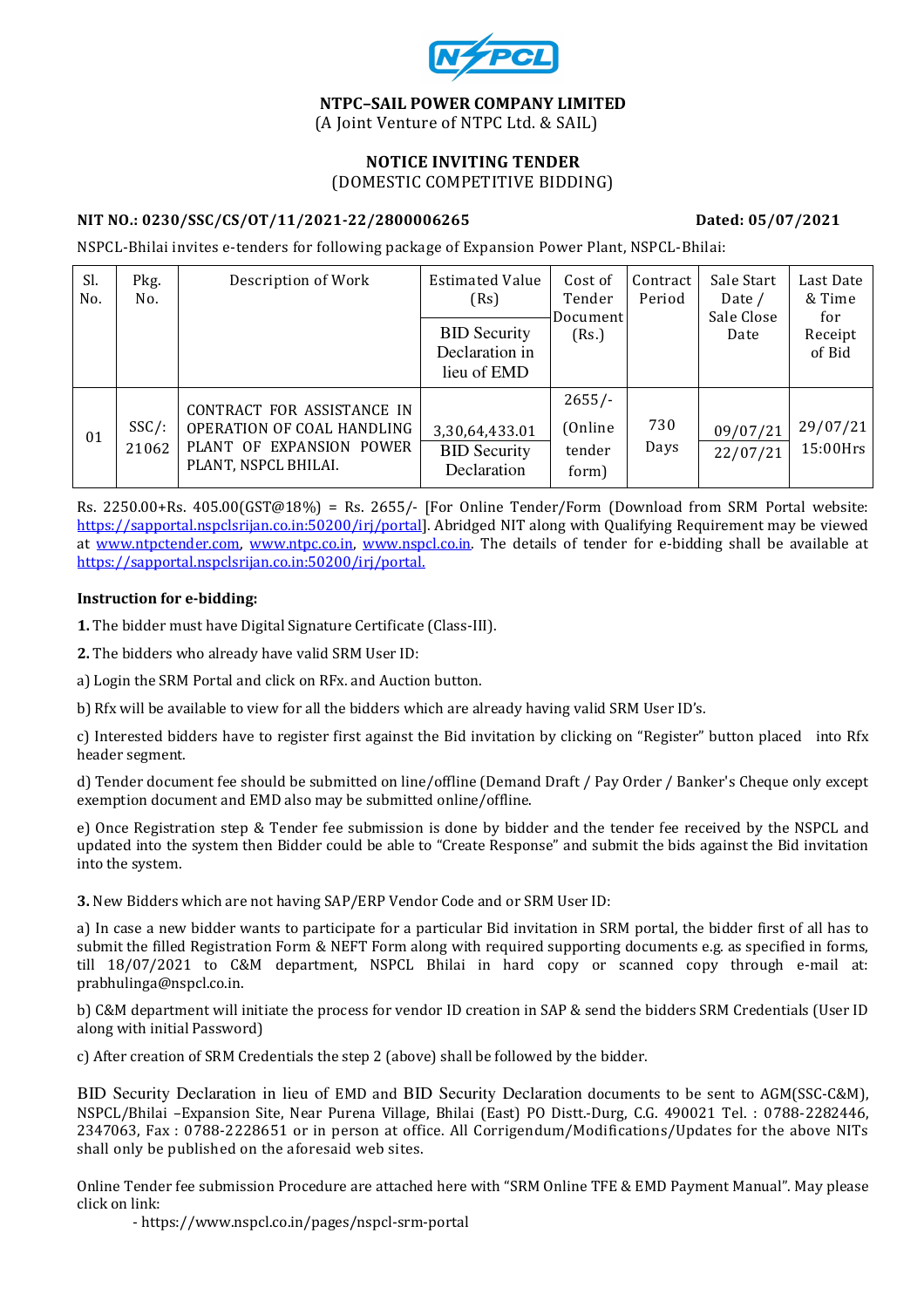# QUALIFYING REQUIREMENT

Name of Work: CONTRACT FOR ASSISTANCE IN OPERATION OF COAL HANDLING PLANT OF EXPANSION POWER PLANT, NSPCL BHILAI.

# 1.1 Technical Criteria

- 1.1.1 The agency should have valid PF registration number.
- 1.1.2 The bidder should have the experience of Mechanical Maintenance or operation or providing assistance by deployment of manpower for Mechanical Maintenance/operation at power plant having unit size of 200 MW or more during last 7 years as on the date of Techno Commercial Bid opening.
- 1.1.3 The bidder should have experience of having successfully executed similar work (defined in Note below) at any industrial organization/ utility during preceding seven years as on the date of techno-commercial bid opening as per the following criteria:

a) One (1) Order having contract value not less than Rs. 178.61 Lakhs

- b) Two (2) Orders having contract value not less than Rs. 111.63 lakhs each
- c) Three (3) Orders having contract value not less than Rs. 89.30 lakhs each

# Note

(i) Documentary evidence like executed PO copies, proof of execution of order, Copies of MB(bills/receipts) etc. shall be submitted by bidder. (ii) In case of composite contracts, the bidder has to give the breakup of composite PO value.

(iii) Bidder must submit NSIC/SSI/MSE Registration certificate, if applicable. (iv) Contract for coal unloading/Housekeeping work shall not be considered. (v) The phrase "similar work" means: "Mechanical Maintenance or operation or providing assistance by deployment of manpower for Mechanical Maintenance/operation in a Power Plant having unit size of 200 MW or more " (vi) The word "executed" means that the bidder should have achieved the progress specified in the QR even if the total contract is not completed / closed. The same shall be supported by documentary evidence issued by the owner. (vii) Value as per CI. 1.1.3 shall be considered inclusive of Service Tax/ GST.

# 1.2 Financial Criteria

- 1.2.1 The average annual turnover of the Bidder, should not be less than Rs. 223.26 Lakhs (Indian Rupees Two Crore Twenty Three Lakh and Twenty Six Thousand only) during the preceding three (03) completed financial years as on the date of Techno-Commercial bid opening.
- 1.2.2 Net worth requirement to be specified as not being less than 100% of the Bidder's paid up share capital as on the last day of the preceding financial year. In case the Bidder meets the requirement of Net worth based on the strength of its Subsidiary(ies) and/or Holding Company and/or Subsidiaries of the Holding Companies wherever applicable, the Net worth of the Bidders and its Subsidiary(ies) and/or Holding Company, and/or Subsidiary(ies) of the Holding Company, in combined manner should not be less than100% of their total paid up share capital. However, individually, their Net worth should not be less than 75% of respective paid up share capitals. For Consortiums/Joint Ventures, wherever applicable, the Net worth of all consortium/Joint Venture members in combined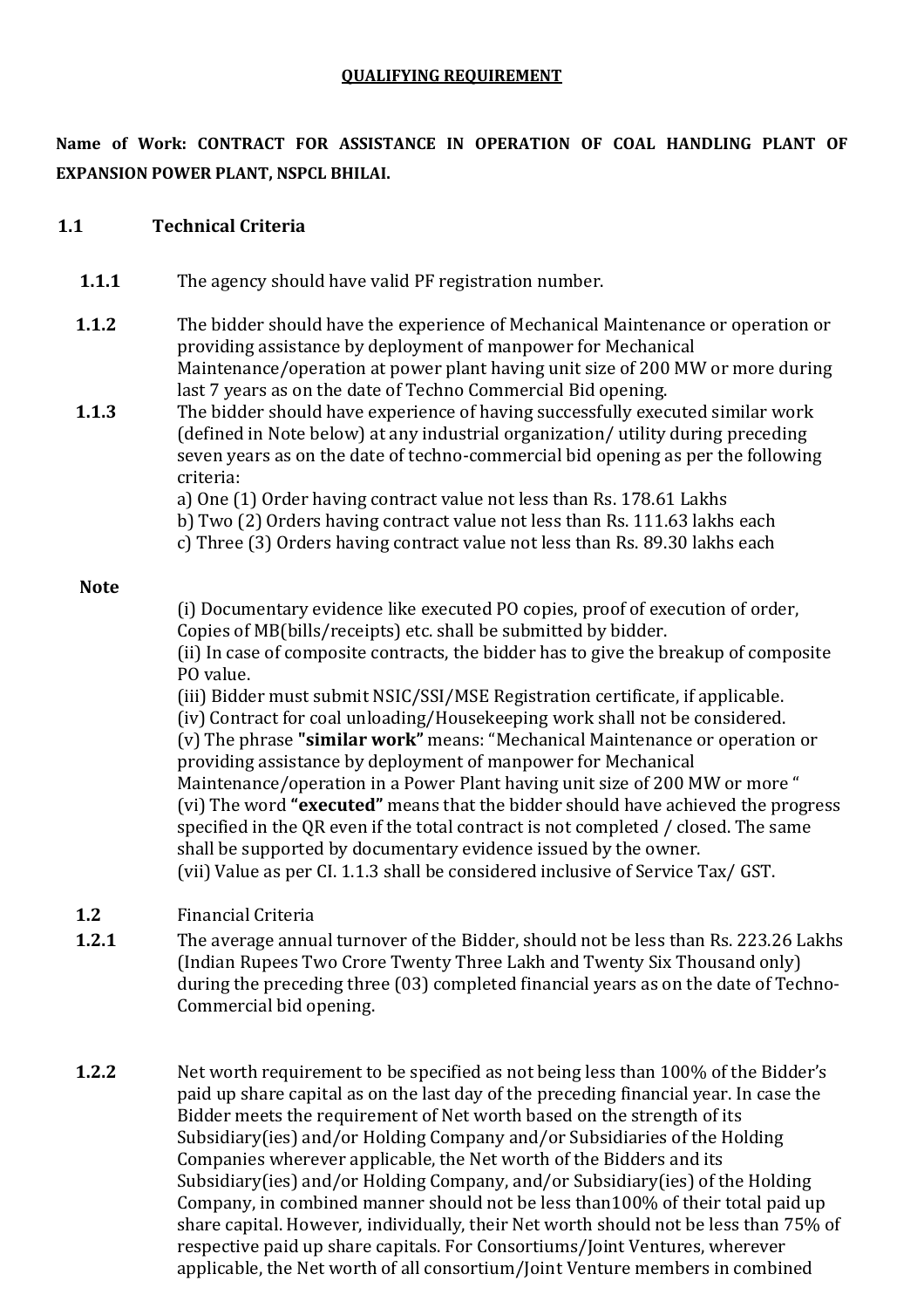manner should not be less than 100% of their paid up share capital. However individually their Net worth should not be less than 75% of their respective paid up share capitals.

Net worth in combined manner shall be calculated as follows: Net worth (combined)=(X1+X2+X3) / (Y1+Y2+Y3) X 100

Where X1, X2 X3 are individual net worth which should not be less than 75% of the respective paid up share capitals and Y1, Y2, Y3 are individual paid up share capitals.

- 1.2.3 In case, a bidder does not satisfy the financial criteria, stipulated at clause 1.2.1 above on its own, its holding company would be required to meet the stipulated turnover requirements at clause 1.2.1 above, provided that the net worth of such holding company as on the last day of preceding financial year is at least equal to or more than the paid-up share capital of the holding company. In such an event, the bidder would be required to furnish along with its bid, a Letter of Undertaking from its holding company, supported by Board Resolution, as per the format enclosed in the bid documents, pledging unconditional and irrevocable financial support for the execution of the contract by the bidder in case of award.
- 1.2.4 In case the bidder is not able to furnish its audited financial statements on standalone entity basis, the un-audited unconsolidated financial statements of the bidder can be considered acceptable provided the bidder furnishes the following further documents on substantiation of its qualification:

1. Copies of the un-audited unconsolidated financial statements of the Bidder along with copies of the audited consolidated financial statements of its Holding Company. 2. A Certificate from the CEO/CFO of the Holding Company, as per the format enclosed in the bidding documents, stating that the un-audited unconsolidated financial statements form part of the Consolidated Annual report of the company.

1.2.5 In case where audited results for the last financial year as on the date of Technocommercial bid opening are not available, the financial results certified by a practicing Chartered Accountant shall be considered acceptable. In case, Bidder is not able to submit the Certificate from practicing Chartered Accountant certifying its financial parameters, the audited results of three consecutive financial years preceding the last financial year shall be considered for evaluating the financial parameters. Further, a certificate would be required from the CEO/CFO as per the format enclosed in the bidding documents stating that the financial results of the company are under audit as on the date of techno-commercial bid opening and the certificate from the practicing chartered accountant certifying the financial parameters is not available.

## **Note**

(i) Other income shall not be considered for arriving at annual turnover. (ii) "Holding Company" and "Subsidiary Company" shall have the meaning ascribed to them as per Companies Act of India, in vogue.